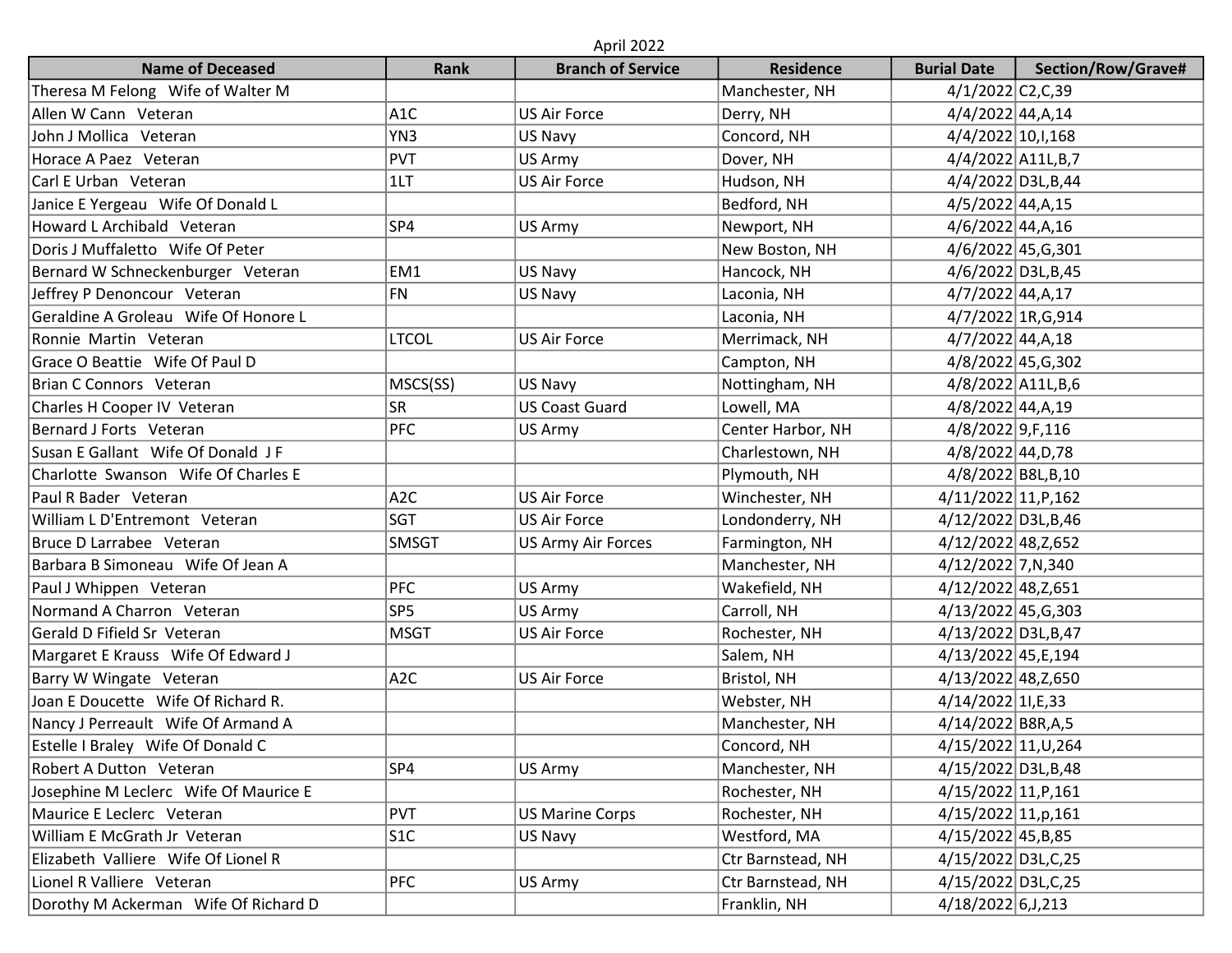| April 2022                            |                  |                          |                  |                      |                       |  |  |
|---------------------------------------|------------------|--------------------------|------------------|----------------------|-----------------------|--|--|
| <b>Name of Deceased</b>               | <b>Rank</b>      | <b>Branch of Service</b> | <b>Residence</b> | <b>Burial Date</b>   | Section/Row/Grave#    |  |  |
| John J Marsden Veteran                | <b>ENFN</b>      | US Navy                  | Gilford, NH      | 4/18/2022 D3L, C, 26 |                       |  |  |
| Ann M Marsden Wife Of John J          |                  |                          | Gilford, NH      | 4/18/2022 D3L, C, 26 |                       |  |  |
| Carl G Overlock Sr Veteran            | <b>FN</b>        | US Navy                  | Franklin, NH     | 4/18/2022 48, Z, 649 |                       |  |  |
| Carol A Overlock Wife Of Carl G Sr    |                  |                          | Franklin, NH     | 4/18/2022 48, Z, 649 |                       |  |  |
| Debra A Taylor Wife Of Douglas P      |                  |                          | Canterbury, NH   | 4/18/2022 6, P, 391  |                       |  |  |
| Erlon C Jacobs Veteran                | SGT              | US Army                  | Dover, NH        | 4/19/2022 D3L, C, 27 |                       |  |  |
| Ronald J Luther Veteran               | <b>SRA</b>       | <b>US Air Force</b>      | Rochester, NH    | 4/19/2022 48, Z, 648 |                       |  |  |
| James F Segalini Veteran              | <b>LTCOL</b>     | <b>US Air Force</b>      | Londonderry, NH  | 4/19/2022 45, G, 304 |                       |  |  |
| Everett Thorne Jr Veteran             | <b>ETCS</b>      | US Navy                  | Dover, NH        | 4/19/2022 48, Z, 647 |                       |  |  |
| Louise H Braman Wife Of Charles E     |                  |                          | Alexandria, NH   | 4/20/2022 45, G, 305 |                       |  |  |
| Jeannette G St Jacques Wife Of Octave |                  |                          | Laconia, NH      |                      | 4/20/2022 1N, N, 1780 |  |  |
| Brian A Swenson Veteran               | SGT              | <b>US Air Force</b>      | Boscawen, NH     | 4/20/2022 D3L, C, 28 |                       |  |  |
| Nancy M Allison Wife Of Roy F         |                  |                          | Manchester, NH   | 4/21/2022 43, S, 224 |                       |  |  |
| Irene M Archambault Wife Of Louis C   |                  |                          | Nashua, NH       | 4/21/2022 A6R, B, 14 |                       |  |  |
| Dolores J Bare Wife Of Bernard C      |                  |                          | Andover, NH      | 4/21/2022 6, Q, 430  |                       |  |  |
| Lawrence P Cannon Veteran             | S1C              | US Navy                  | Concord, NH      | 4/21/2022 9, 1, 170  |                       |  |  |
| Harold J Hill Veteran                 | SP <sub>5</sub>  | US Army                  | Laconia, NH      | 4/21/2022 48, Z, 646 |                       |  |  |
| Roger L Leroux Veteran                | SSG              | US Army                  | Tilton, NH       | 4/21/2022 D2L, A, 33 |                       |  |  |
| Barbara E Maughan Wife Of Leonard D   |                  |                          | Effingham, NH    | 4/21/2022 H3R, B, 1  |                       |  |  |
| Judy E Bartlett Wife Of David F       |                  |                          | Bristol, NH      | 4/22/2022 D3L,A,31   |                       |  |  |
| Paul M Bernard Veteran                | SP <sub>5</sub>  | US Army                  | Berlin, NH       | 4/22/2022 48, Y, 629 |                       |  |  |
| Dante J Hardwick Veteran              | PFC              | US Army                  | Franklin, NH     | 4/22/2022 11, P, 159 |                       |  |  |
| Nathan Harris Veteran                 | A <sub>2</sub> C | <b>US Air Force</b>      | Manchester, NH   | 4/22/2022 45, G, 306 |                       |  |  |
| Gisele P Lessard Wife Of Edward D     |                  |                          | Exeter, NH       | 4/22/2022 D3L, C, 29 |                       |  |  |
| Edward D Lessard Veteran              | S <sub>1</sub> C | US Navy                  | Exeter, NH       | 4/22/2022 D3L, C, 29 |                       |  |  |
| Ralph L Marcus Veteran                | AS1              | US Navy                  | Goffstown, NH    | 4/22/2022 48, Y, 631 |                       |  |  |
| Kenneth A Marino Veteran              | PV <sub>2</sub>  | US Army                  | Derry, NH        | 4/22/2022 D3L,C,30   |                       |  |  |
| Douglas E Oatley II Veteran           | <b>SPC</b>       | US Army                  | Manchester, NH   | 4/22/2022 11, P, 160 |                       |  |  |
| Gary M Schmitz Veteran                | <b>SSGT</b>      | <b>US Air Force</b>      | Laconia, NH      | 4/22/2022 48, Y, 630 |                       |  |  |
| Alexandra Stuart Wife Of Elmer D Jr   |                  |                          | Atkinson, NH     | 4/22/2022 B9R,A,5    |                       |  |  |
| Elmer D Stuart Jr Veteran             | AGC              | US Navy                  | Atkinson, NH     | 4/22/2022 B9R,A,5    |                       |  |  |
| Thomas S Wallace Veteran              | PV1              | US Army                  | Epsom, NH        | 4/22/2022 A11L, B, 5 |                       |  |  |
| Patricia A Jacobsmeyer Wife Of John H |                  |                          | Northwood, NH    | 4/25/2022 10,0,344   |                       |  |  |
| Cynthia A McAuliffe Wife Of Joseph W  |                  |                          | Villa Rica, GA   | 4/25/2022 48, Y, 633 |                       |  |  |
| Stephen M McCann Veteran              | EN1              | US Navy                  | Derry, NH        | 4/25/2022 48, Y, 634 |                       |  |  |
| Frank A Minakin Sr Veteran            | BT3              | US Navy                  | Auburn, NH       | 4/25/2022 A11L, B, 4 |                       |  |  |
| Kenneth P Pedro Veteran               | $SP-4$           | US Army                  | Rochester, NH    | 4/25/2022 48, Y, 632 |                       |  |  |